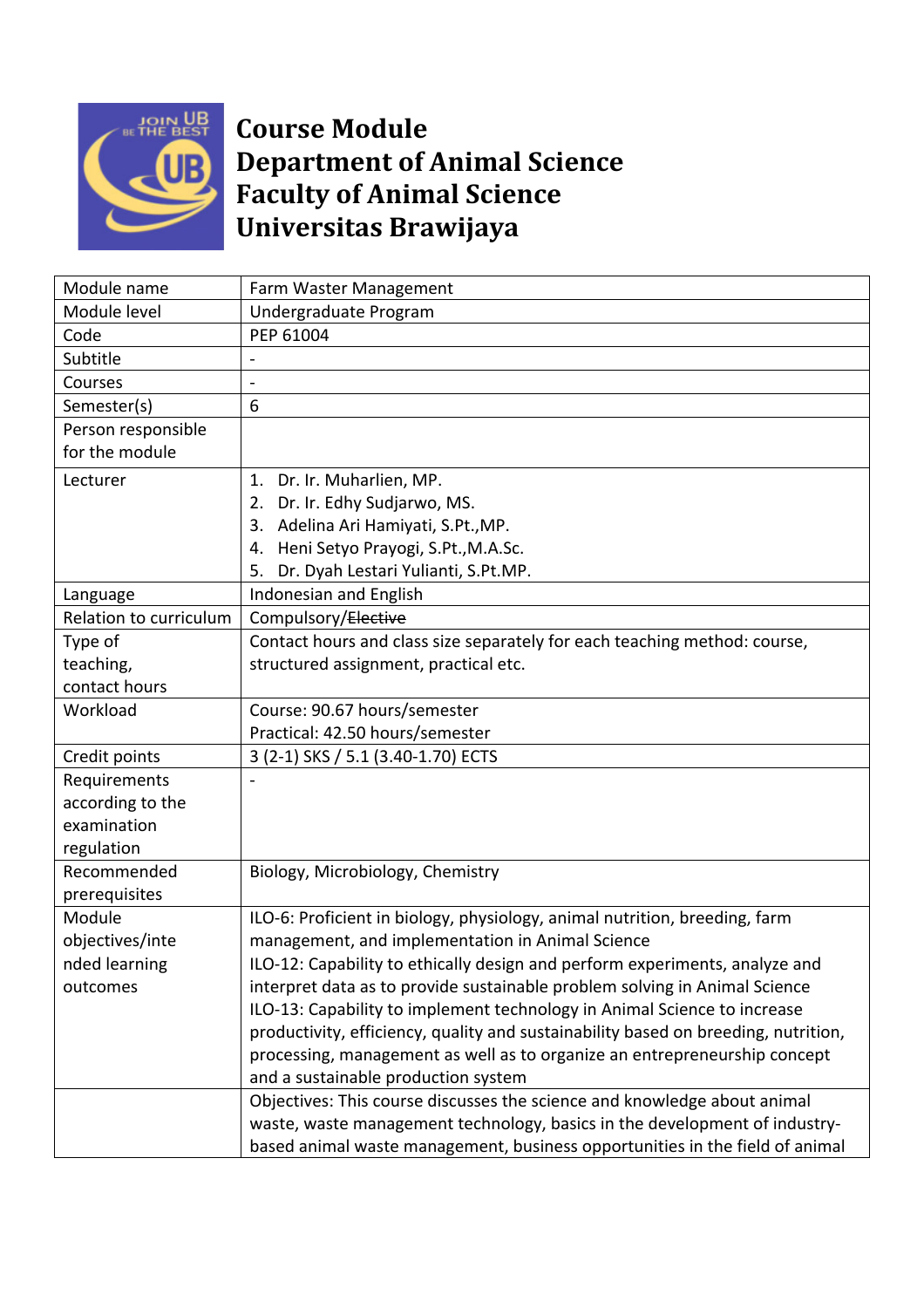|                      | waste management, and integrated animal waste management technology on<br>an industrial scale.                                                                                                                                                    |  |  |  |
|----------------------|---------------------------------------------------------------------------------------------------------------------------------------------------------------------------------------------------------------------------------------------------|--|--|--|
|                      | Knowledge: Students understand the basic knowledge about animal waste,                                                                                                                                                                            |  |  |  |
|                      | including: types, benefits, and processing technology and master basic science in<br>animal waste management, including: biochemistry and microbiology                                                                                            |  |  |  |
|                      |                                                                                                                                                                                                                                                   |  |  |  |
|                      | Skills: cognitive- Students master animal waste processing technology, including                                                                                                                                                                  |  |  |  |
|                      | biogas and composting. Phsycomotoric-Students master the basics in<br>developing animal waste management-based industries (organic fertilizer<br>industry, Liquid Bio Gas industry) and business opportunities in the waste<br>management sector. |  |  |  |
|                      |                                                                                                                                                                                                                                                   |  |  |  |
|                      |                                                                                                                                                                                                                                                   |  |  |  |
|                      |                                                                                                                                                                                                                                                   |  |  |  |
|                      | Competences: Students master animal waste management technology that is                                                                                                                                                                           |  |  |  |
|                      | integrated on an industrial scale                                                                                                                                                                                                                 |  |  |  |
| Content              | Courses:                                                                                                                                                                                                                                          |  |  |  |
|                      | 1. Introduction: Basic knowledge (Types, benefits, and processing                                                                                                                                                                                 |  |  |  |
|                      | technology)                                                                                                                                                                                                                                       |  |  |  |
|                      | 2. Basic science: Biochemistry of fermentation, microbiology in the process                                                                                                                                                                       |  |  |  |
|                      | of waste management                                                                                                                                                                                                                               |  |  |  |
|                      | 3. Animal waste management technology: Biogas and compost                                                                                                                                                                                         |  |  |  |
|                      | 4. Animal waste management-based on the industry: Organic fertilizer                                                                                                                                                                              |  |  |  |
|                      | industry, Liquid Bio Gas industry                                                                                                                                                                                                                 |  |  |  |
|                      | 5. Business opportunities from animal waste management products                                                                                                                                                                                   |  |  |  |
|                      | 6. Industrial system: Integrated System of Animal Waste Management                                                                                                                                                                                |  |  |  |
| Study and            | 1. Midterm exam                                                                                                                                                                                                                                   |  |  |  |
| examination          | 2. Final term exam                                                                                                                                                                                                                                |  |  |  |
| requirements and     | 3. Practical                                                                                                                                                                                                                                      |  |  |  |
| forms of examination | 4. Structured assignment                                                                                                                                                                                                                          |  |  |  |
|                      | How to score                                                                                                                                                                                                                                      |  |  |  |
|                      | Midterm exam 30%                                                                                                                                                                                                                                  |  |  |  |
|                      | Final term exam 30%                                                                                                                                                                                                                               |  |  |  |
|                      | Practical 30%                                                                                                                                                                                                                                     |  |  |  |
|                      | Structured assignments 10%                                                                                                                                                                                                                        |  |  |  |
|                      | $A:80 <$ Final Score $\leq 100$                                                                                                                                                                                                                   |  |  |  |
|                      | $B+$ : 75 < Final Score $\leq 80$                                                                                                                                                                                                                 |  |  |  |
|                      | $B:69 <$ Final Score $\leq 75$                                                                                                                                                                                                                    |  |  |  |
|                      | $C+$ : 60 < Final Score $\leq 69$                                                                                                                                                                                                                 |  |  |  |
|                      | $C: 55 <$ Final Score $\leq 60$                                                                                                                                                                                                                   |  |  |  |
|                      | $D:50 <$ Final Score $\leq 55$                                                                                                                                                                                                                    |  |  |  |
|                      | $D+$ : 44 < Final Score $\leq$ 50                                                                                                                                                                                                                 |  |  |  |
|                      | $E: 0 <$ Final Score $\leq 44$                                                                                                                                                                                                                    |  |  |  |
| Media employed       | Projector and screens, Zoom application, Google Classroom, e-book, WA Group                                                                                                                                                                       |  |  |  |
| <b>Reading list</b>  | 1. Kaharudin and Sukmawati, 2010. Petunjuk Praktis; Manajemen Umum                                                                                                                                                                                |  |  |  |
|                      | Limbah Ternak untuk Kompos dan Biogas. Balai Penelitian dan                                                                                                                                                                                       |  |  |  |
|                      | Pengembangan Pertanian. Balai Besar Pengkajian Pengembangan                                                                                                                                                                                       |  |  |  |
|                      | Teknologi Pertanian. Balai Pengkajian Teknologi Pertanian NTB.                                                                                                                                                                                    |  |  |  |
|                      | Kementerian Pertanian.                                                                                                                                                                                                                            |  |  |  |